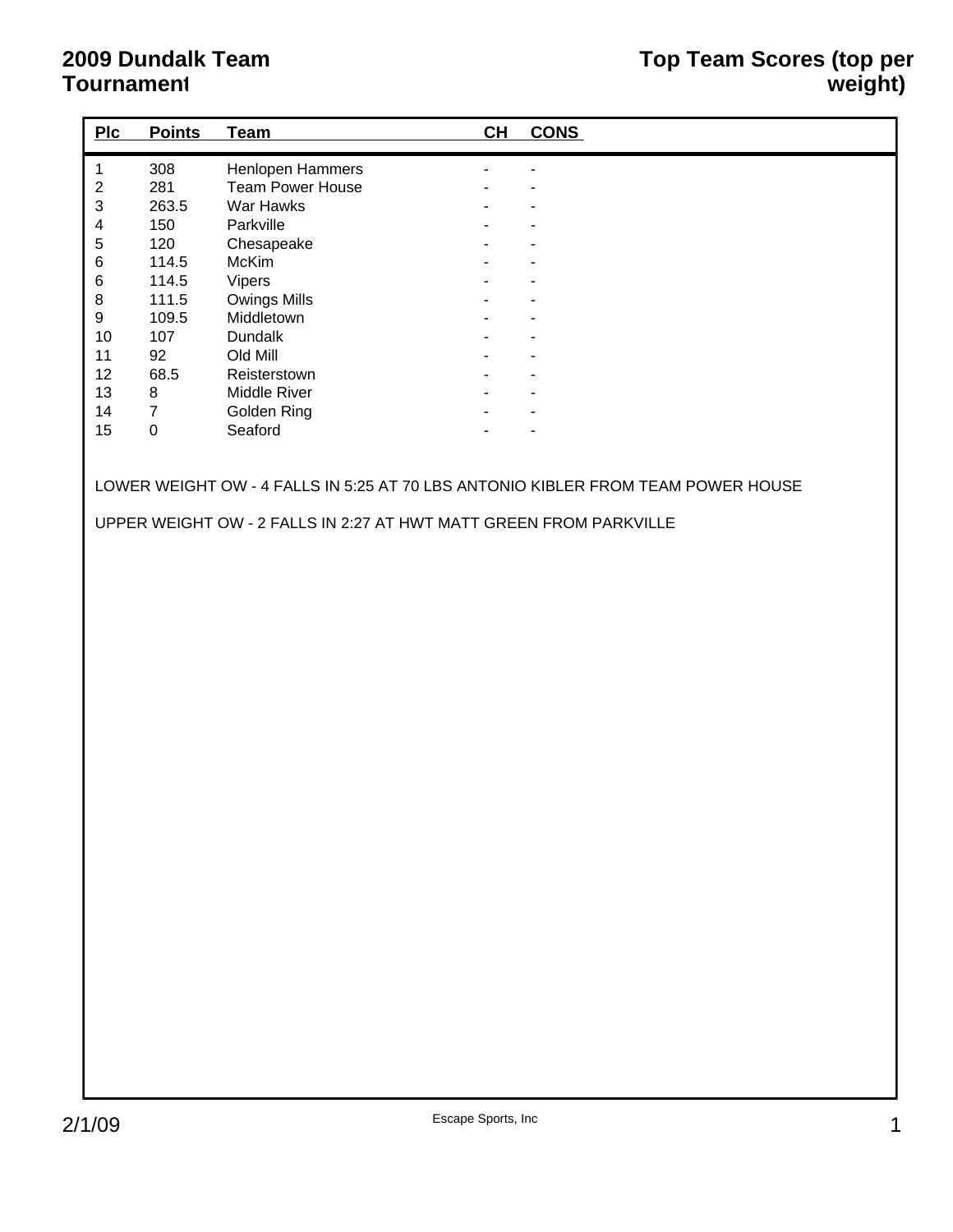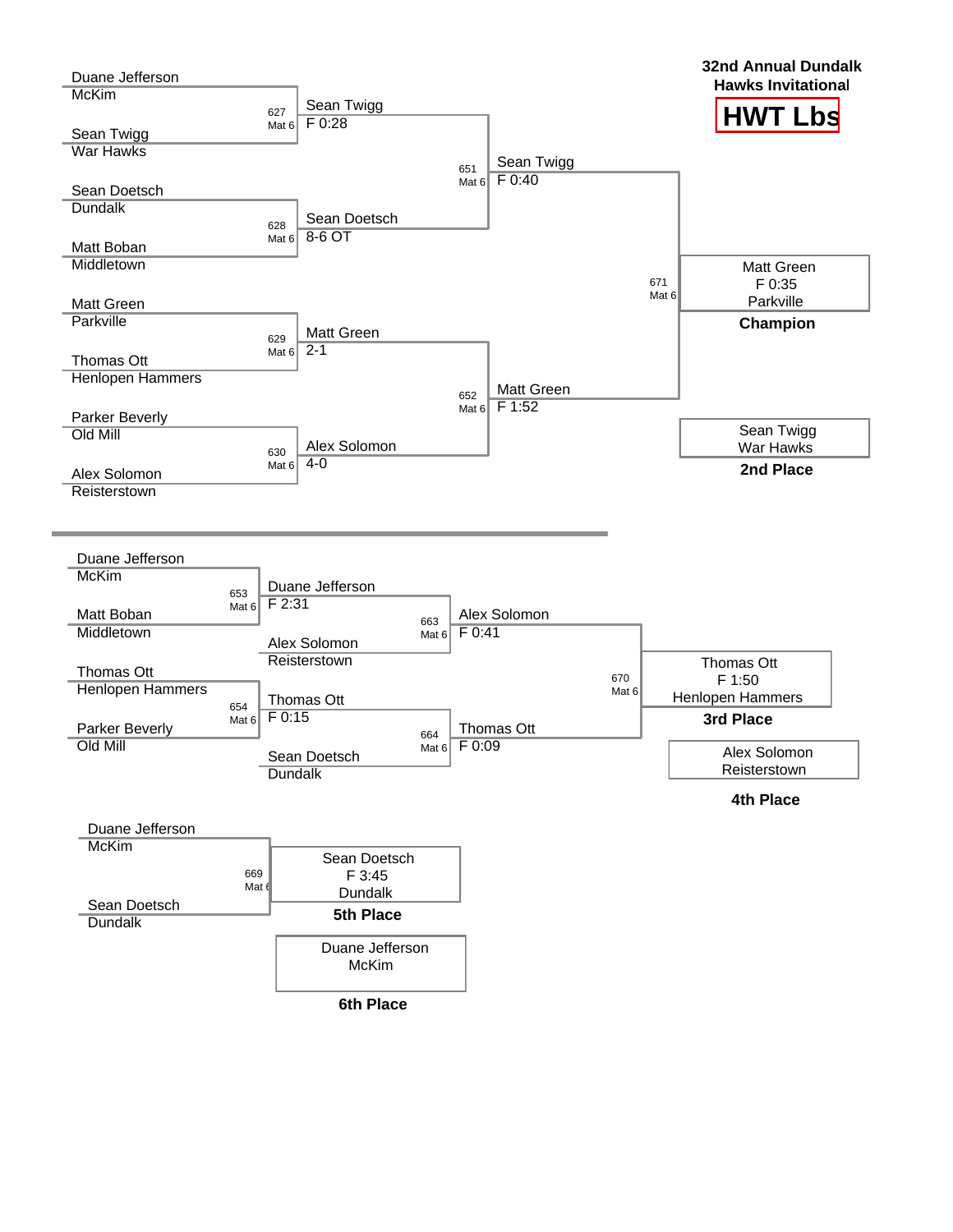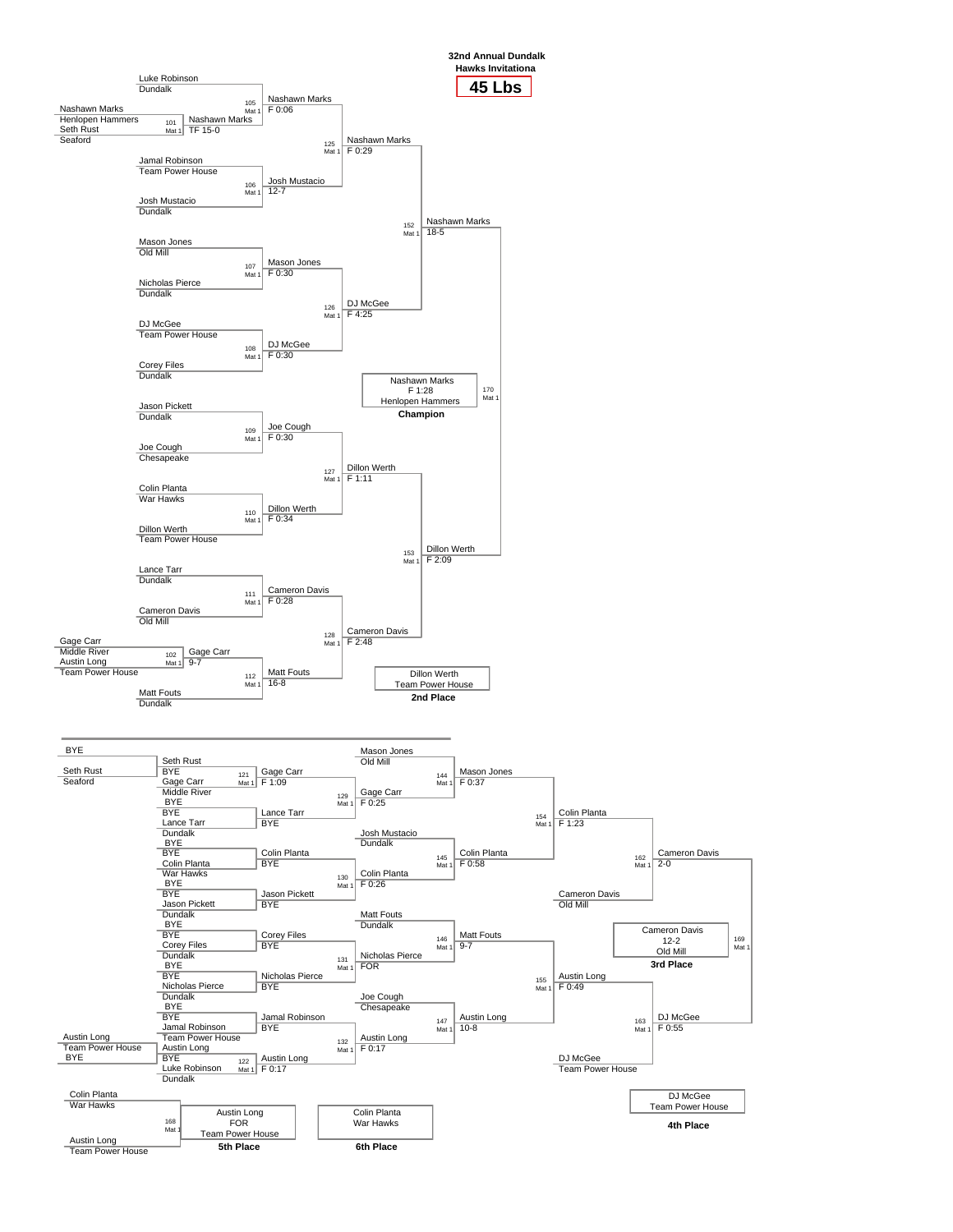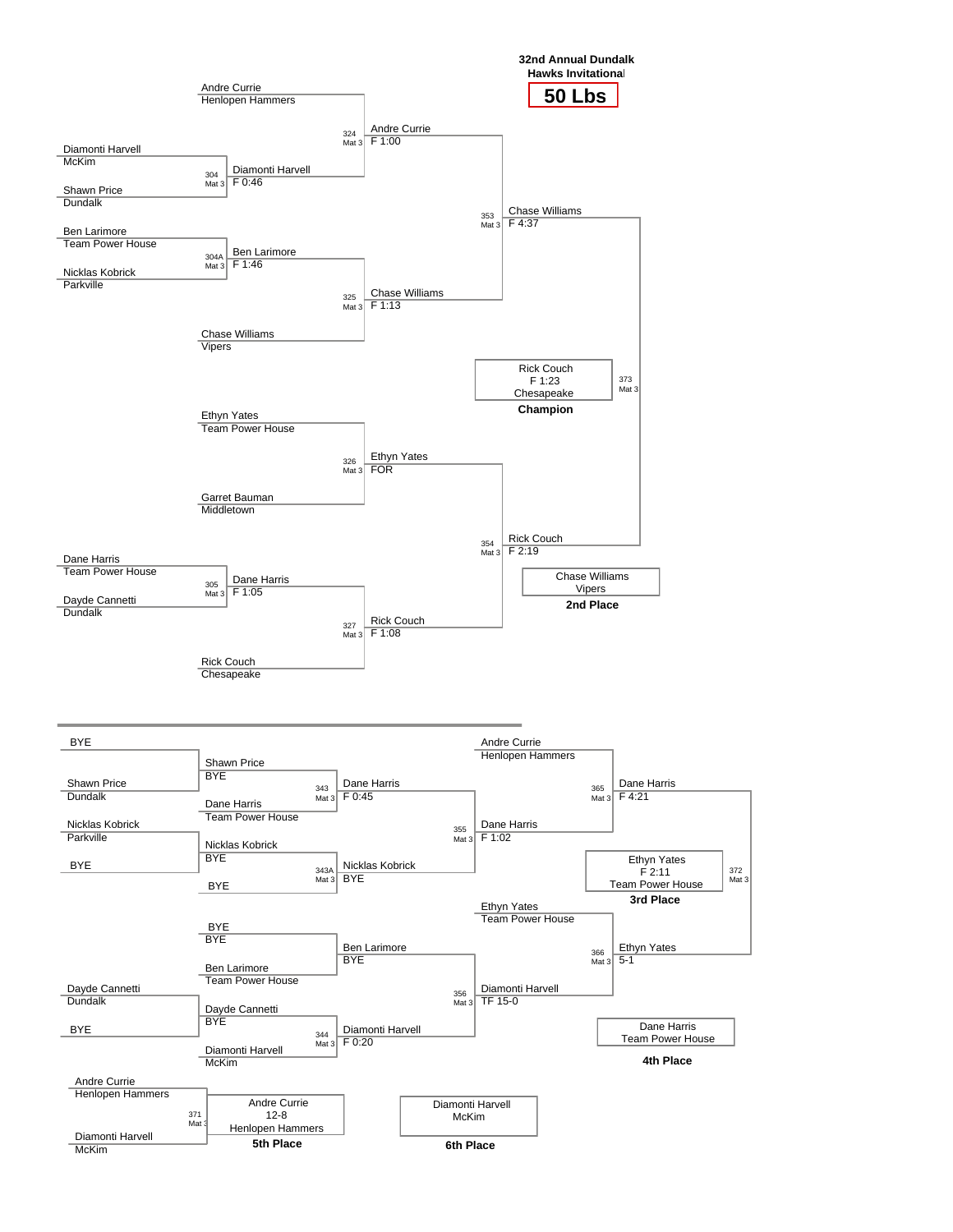

Christian Bond

Mike Sova Owings Mills **4th Place** War Hawks Christopher Spano War Hawks 171 Mat 1 Christopher Spano 15-8 War Hawks **5th Place** Christian Bond War Hawks **6th Place**

172 Mat 1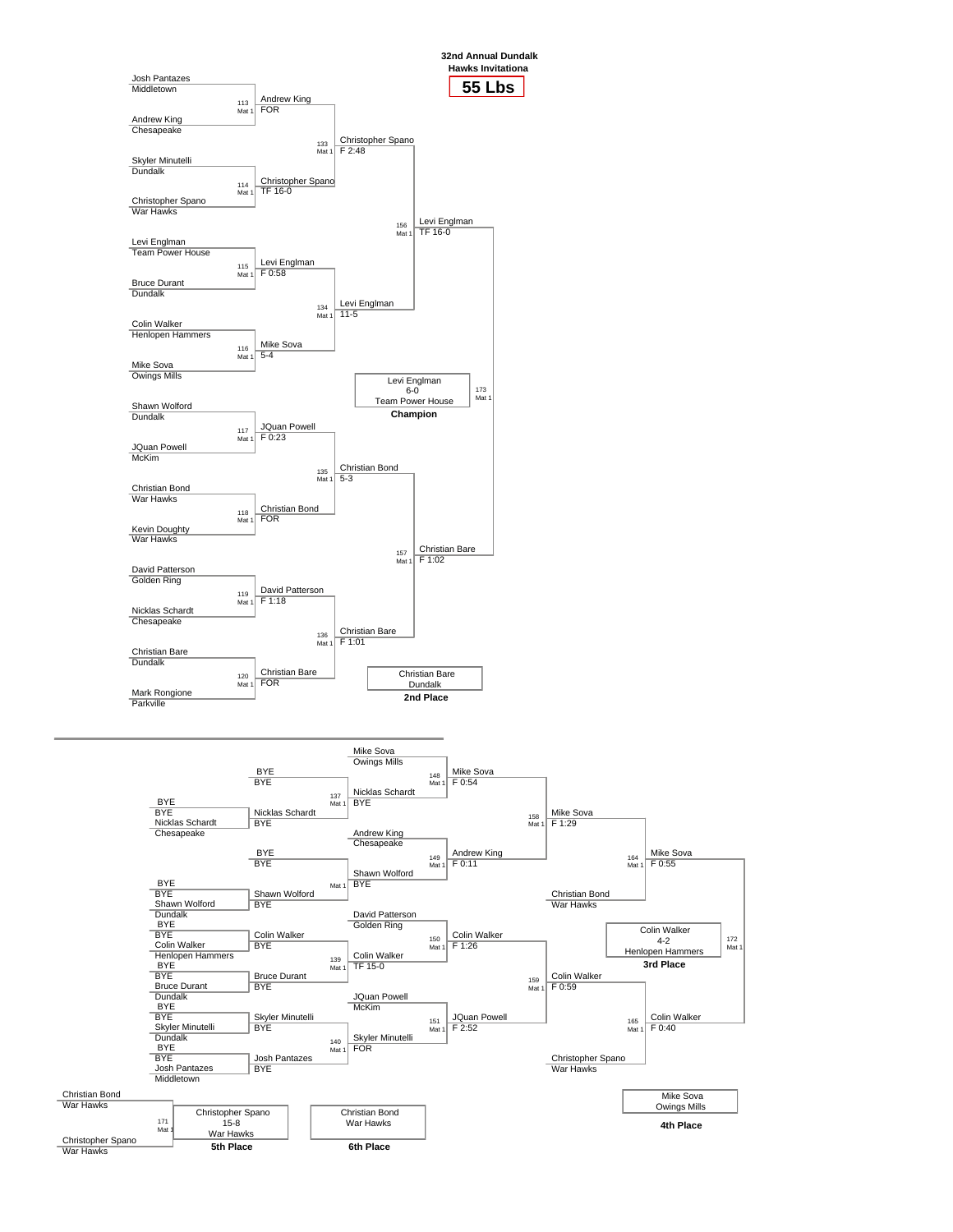

673 Mat 6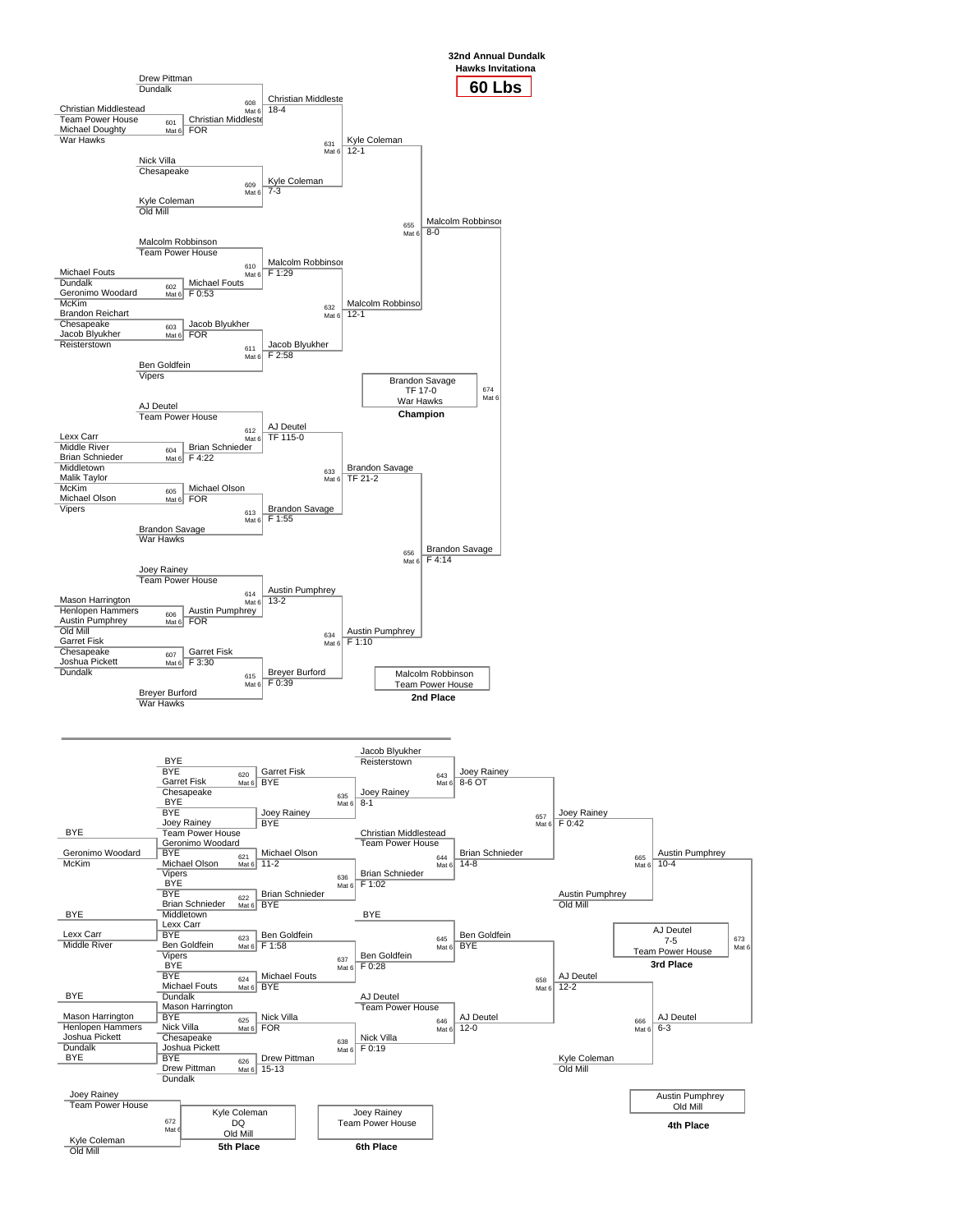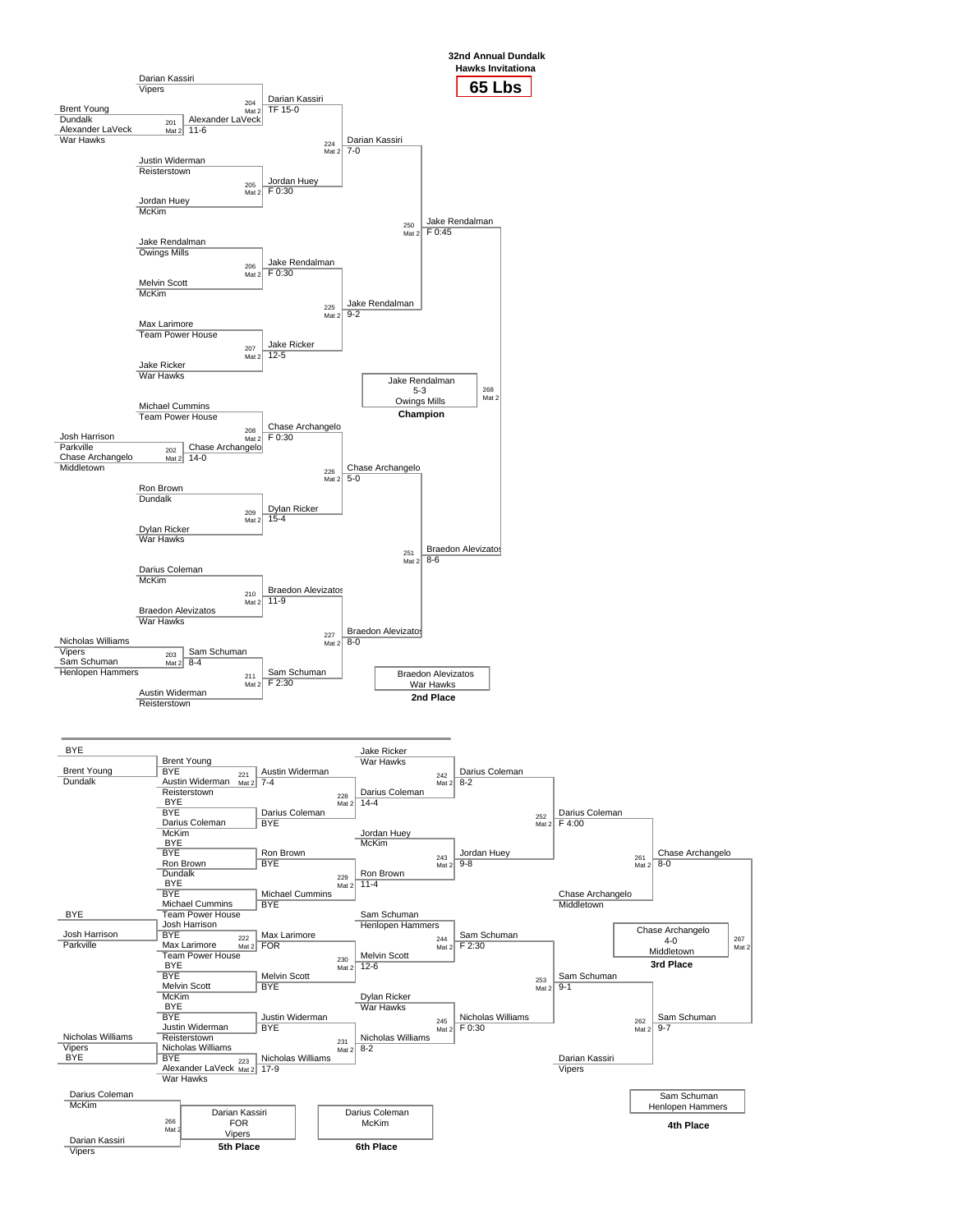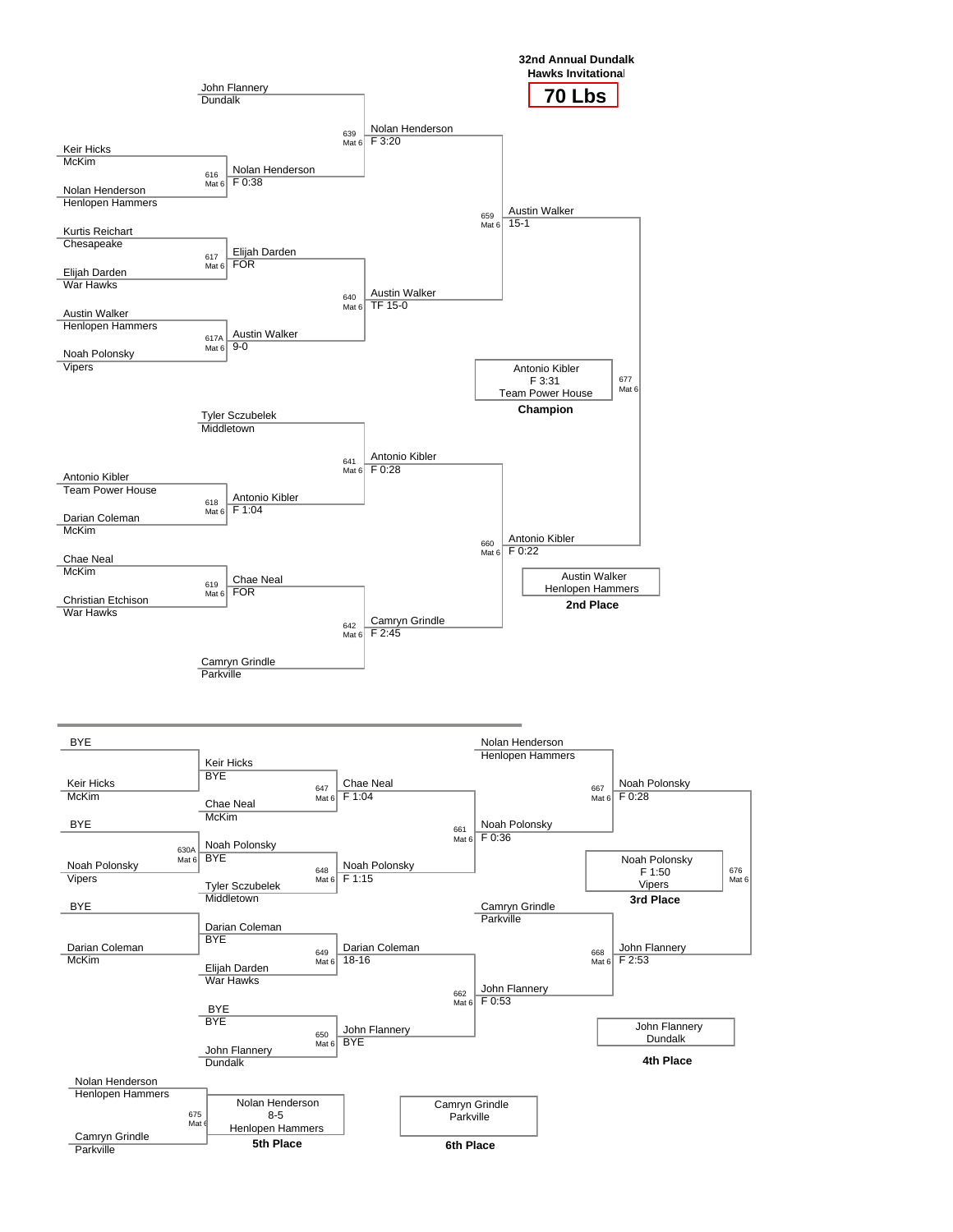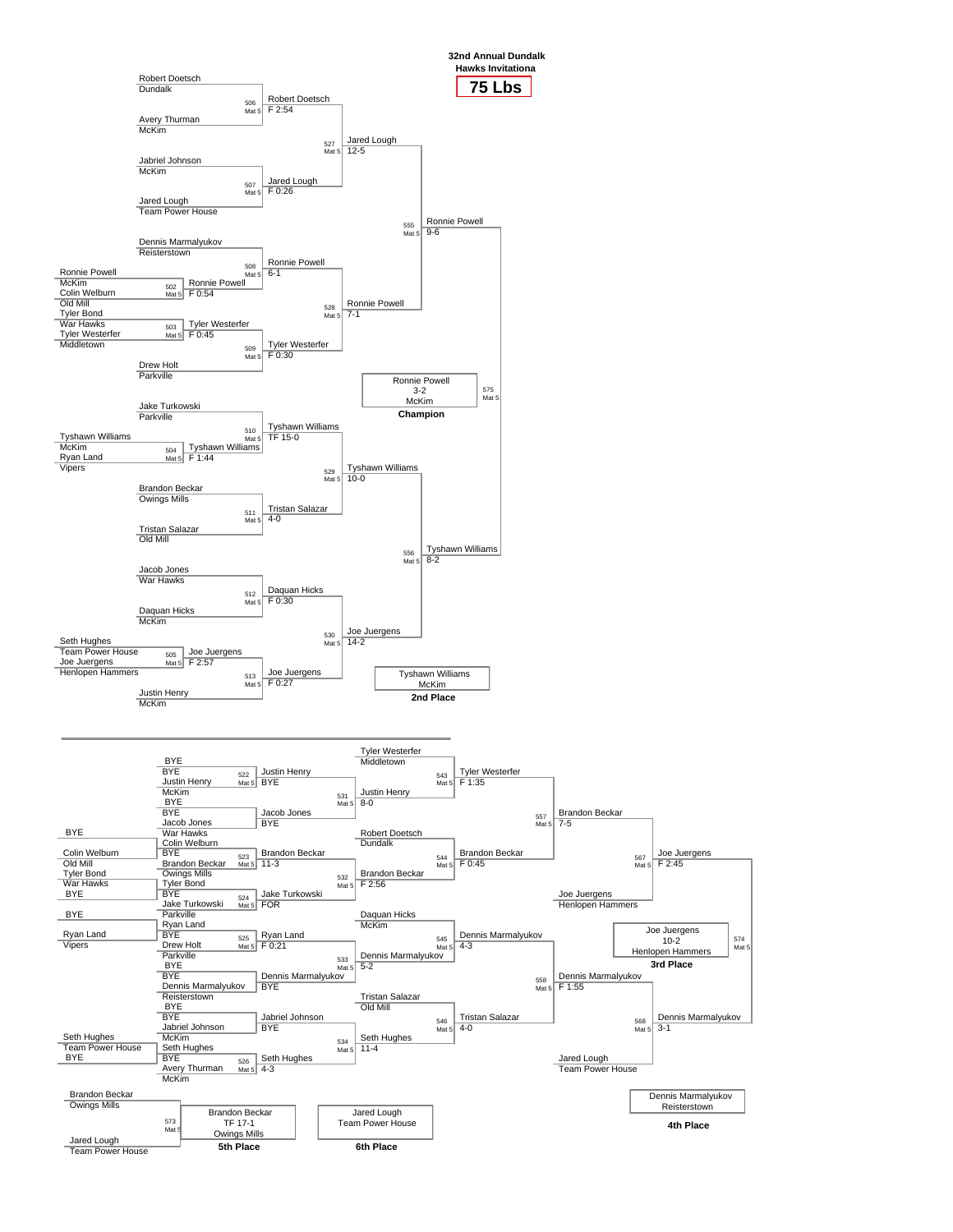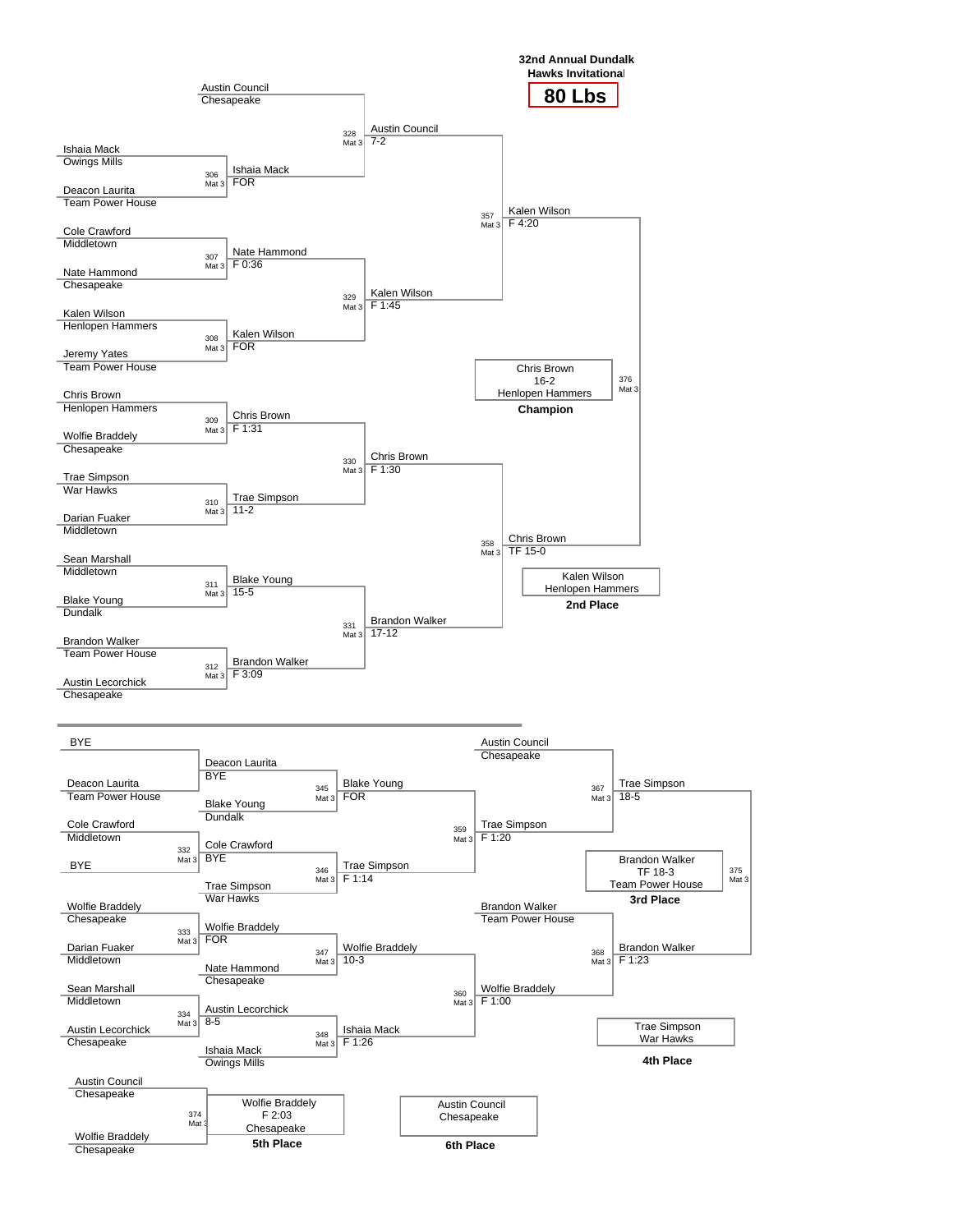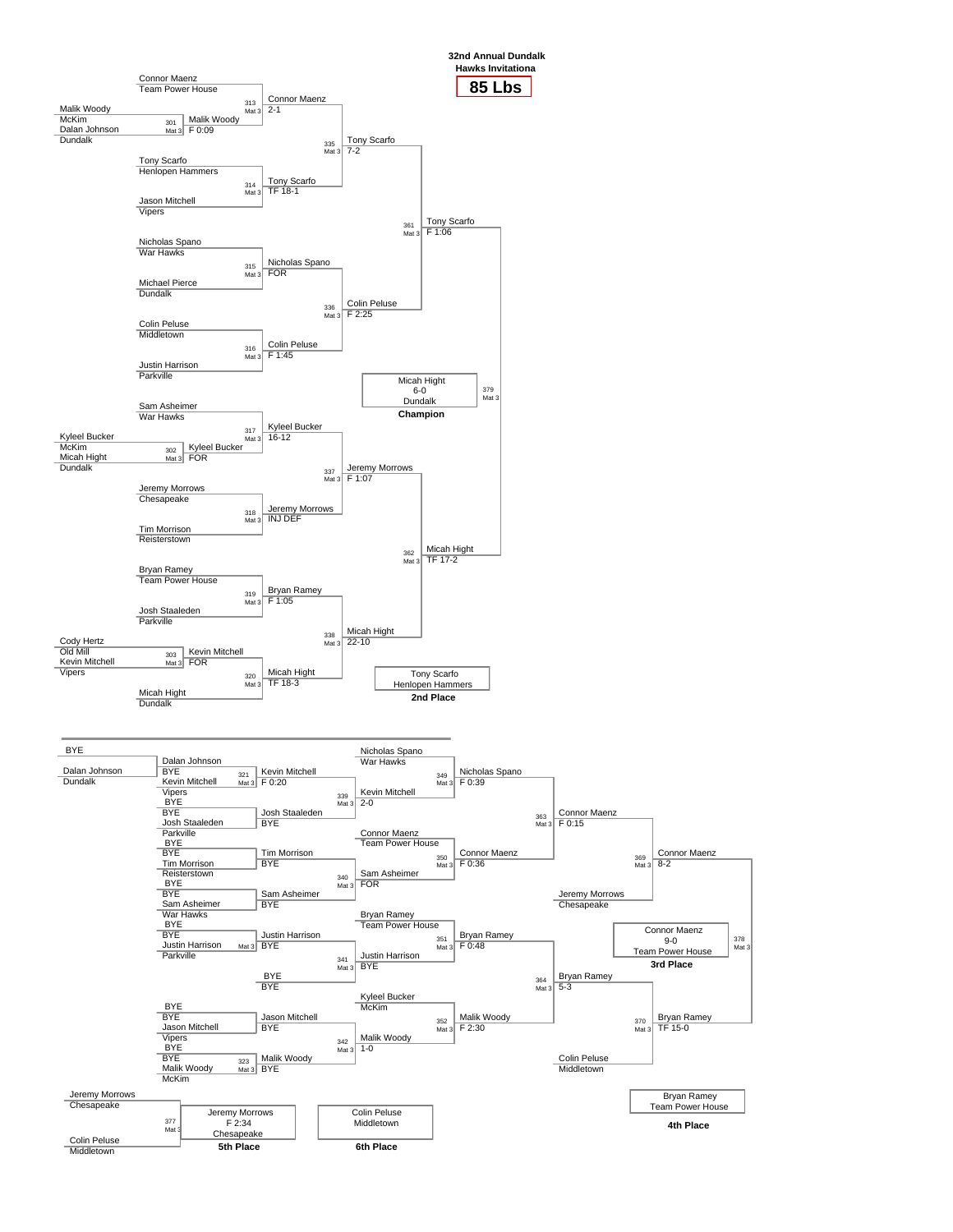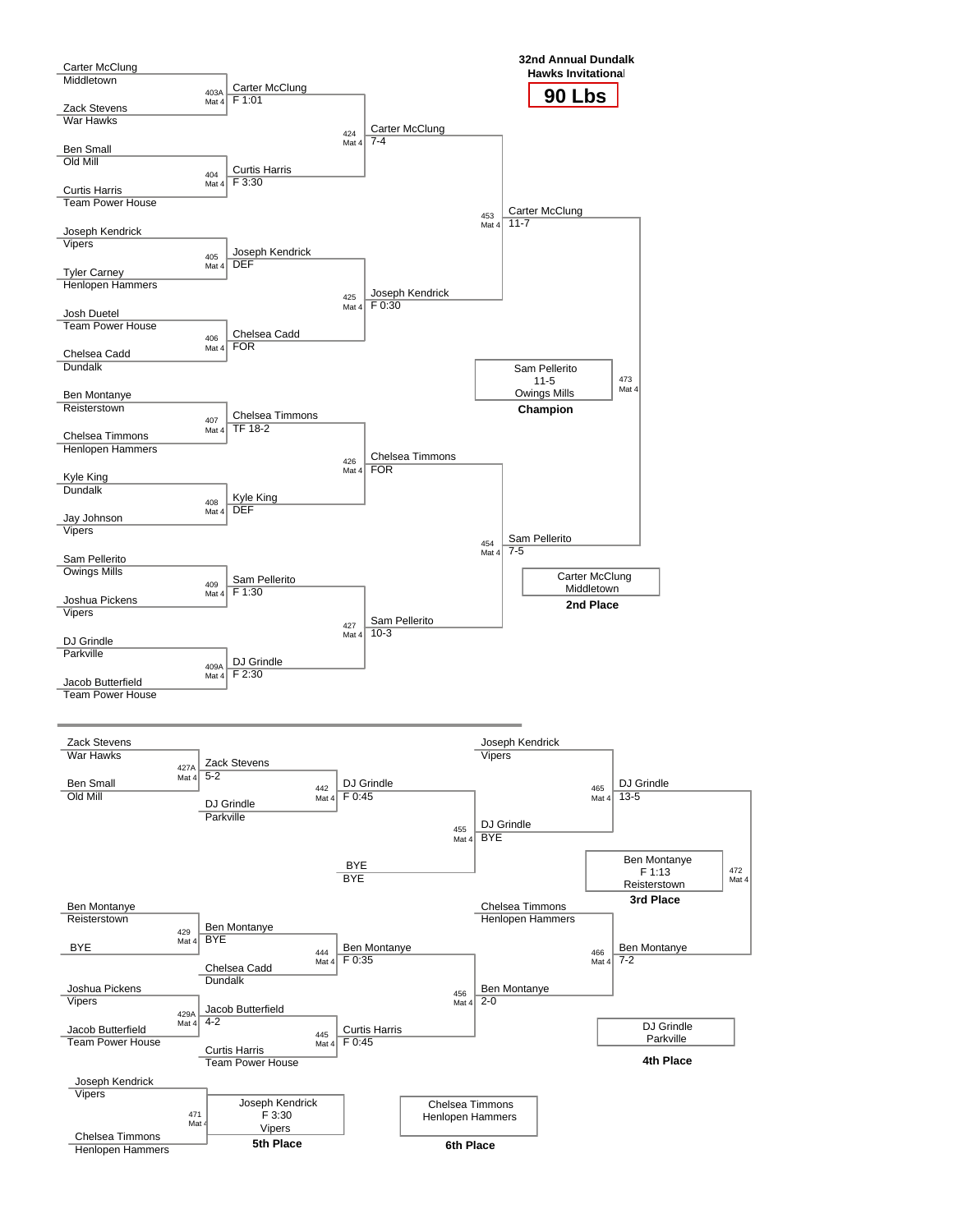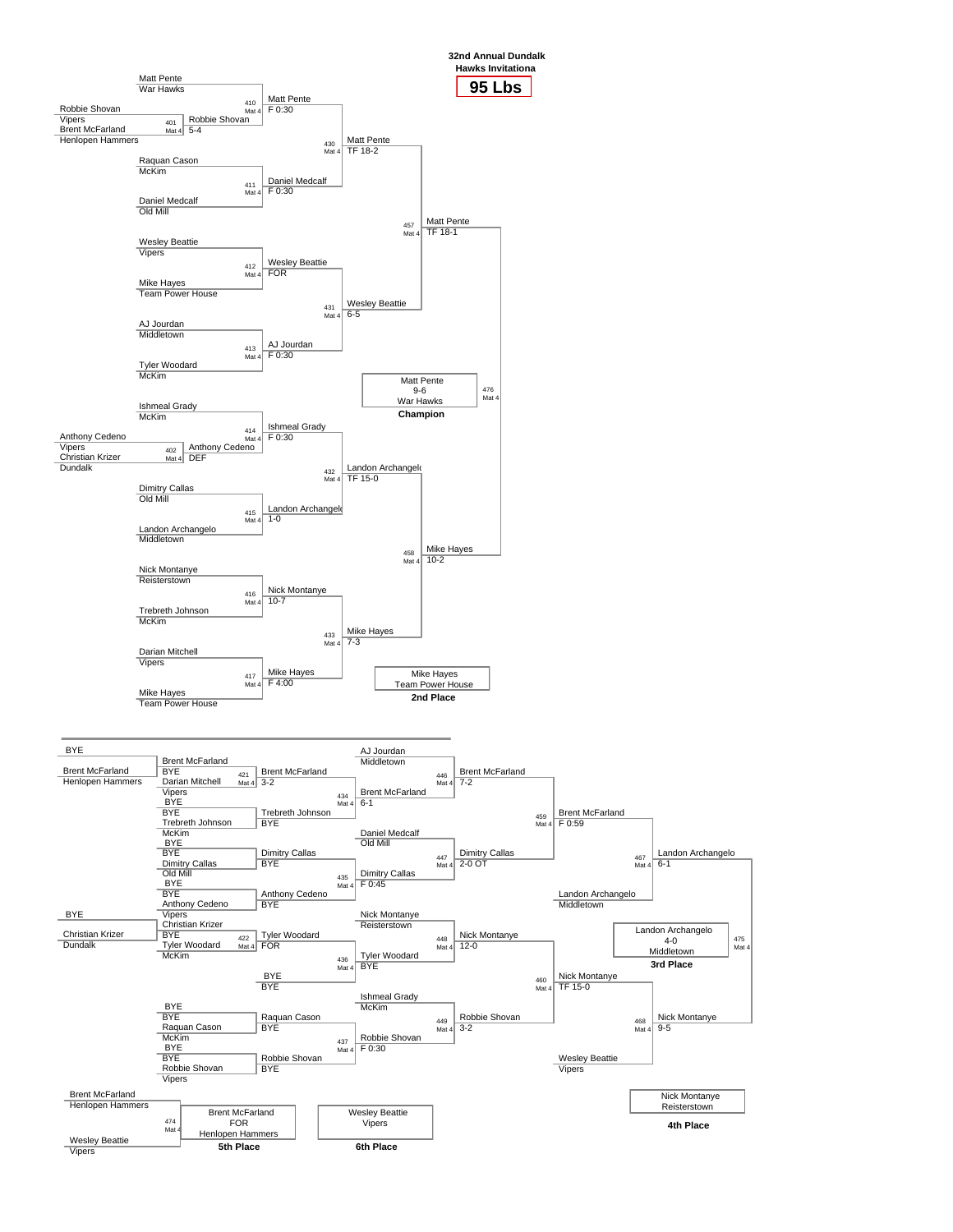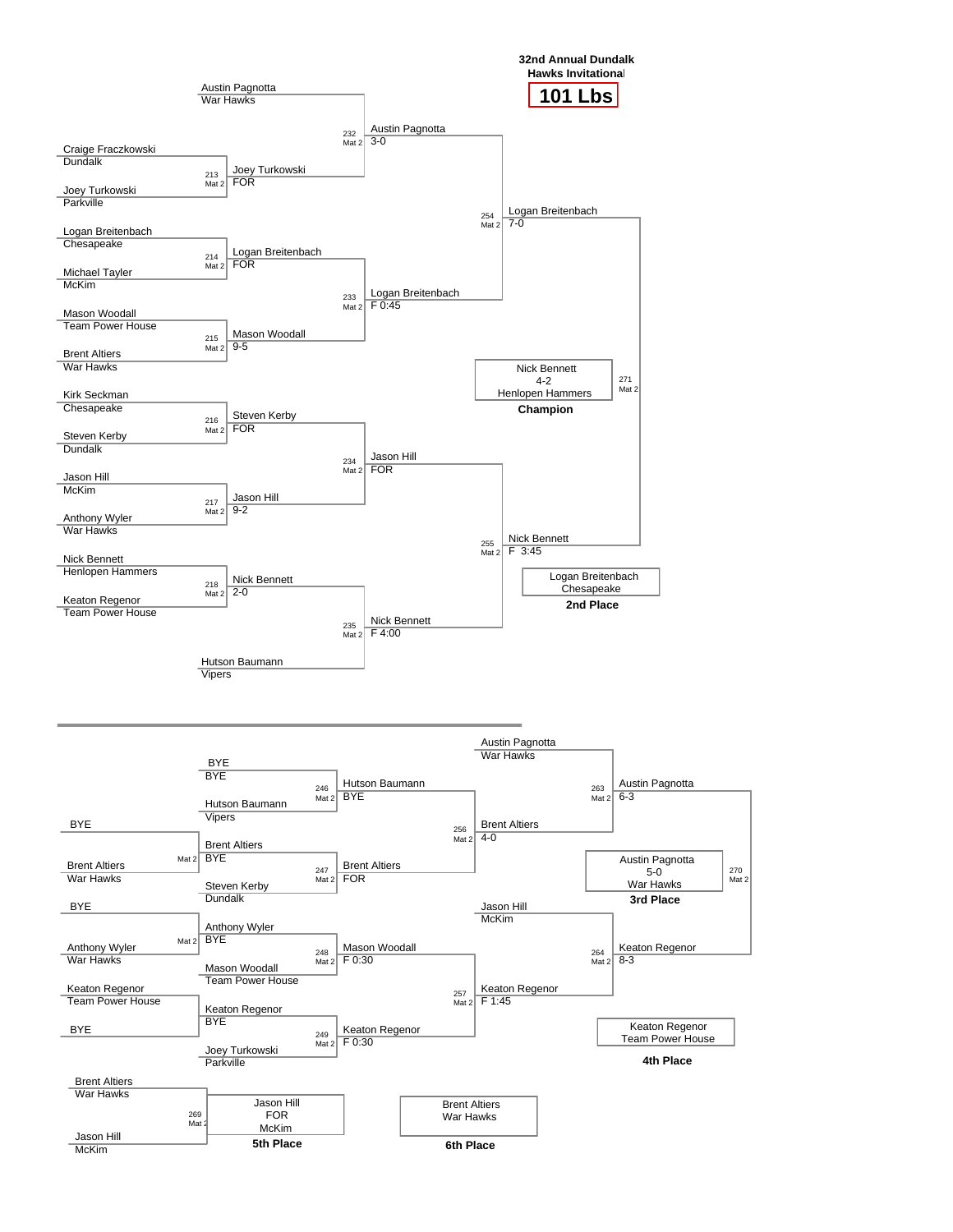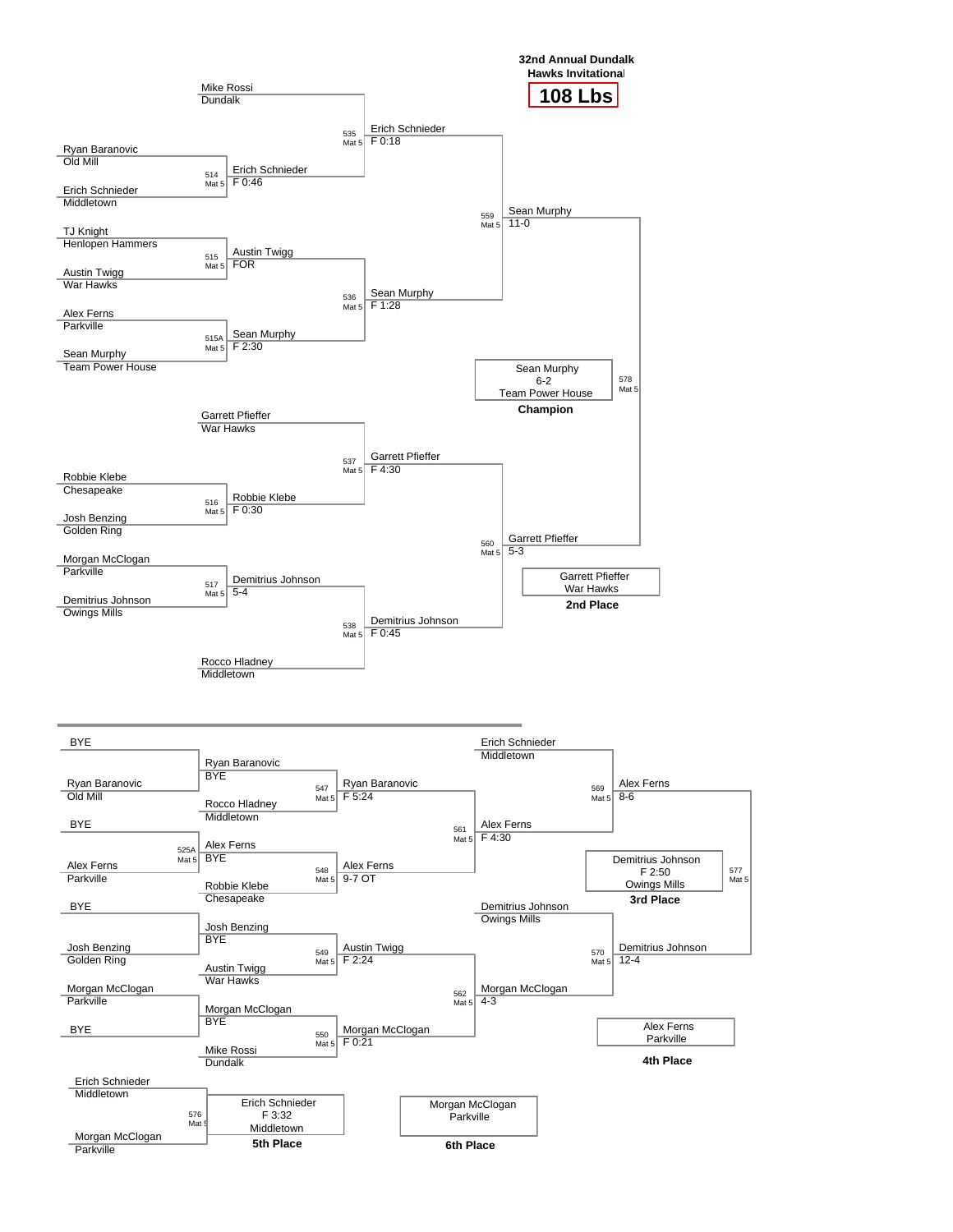

580 Mat 5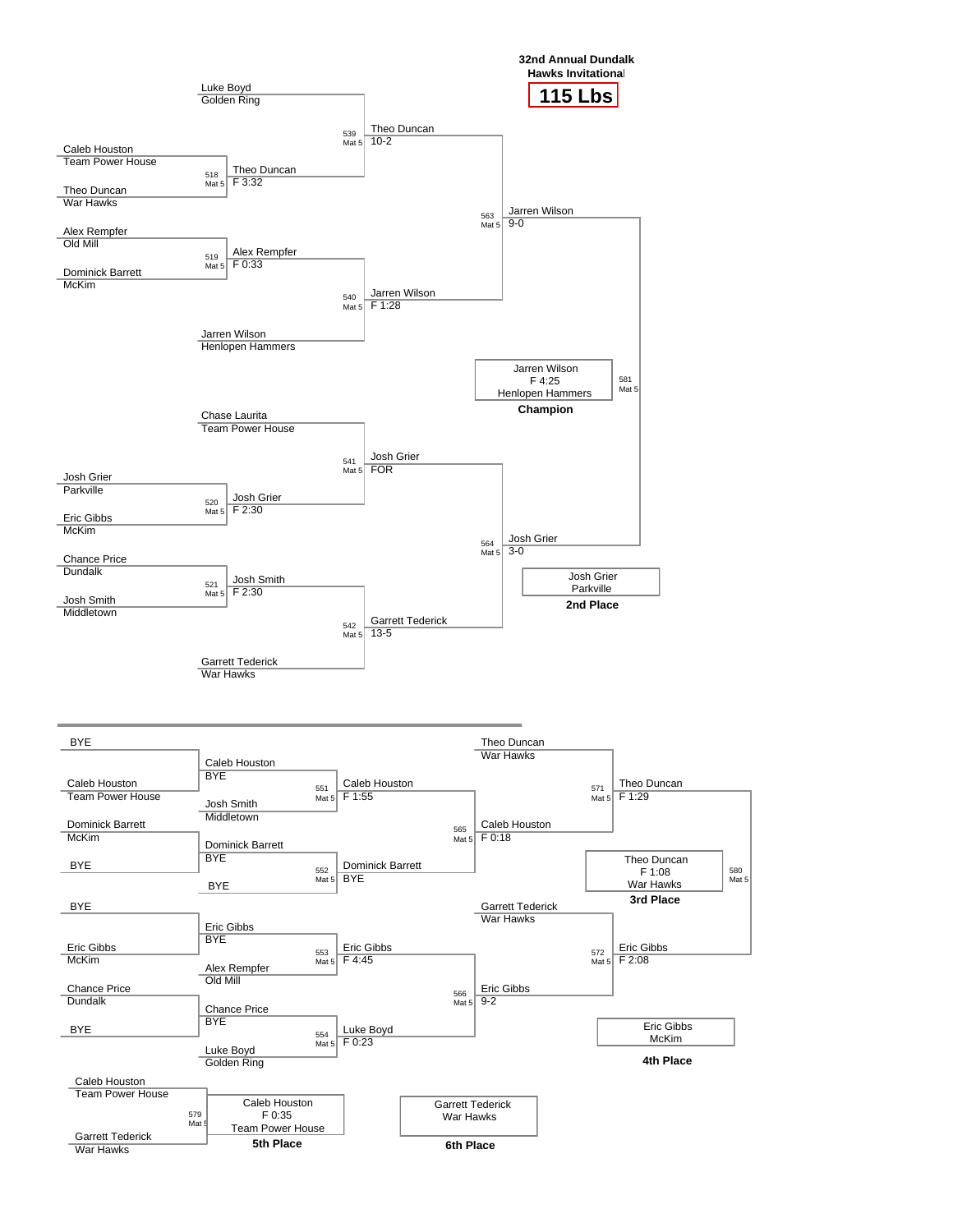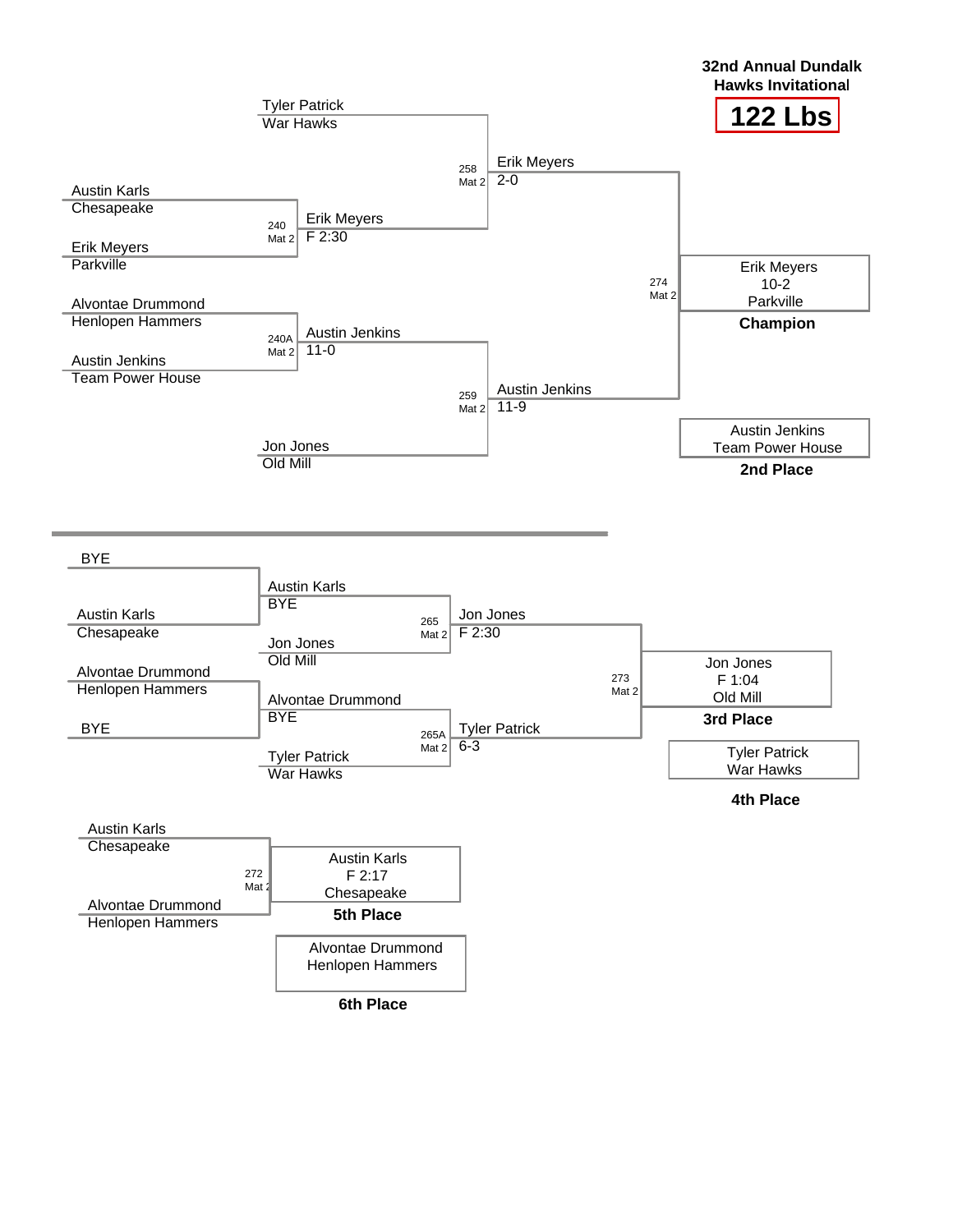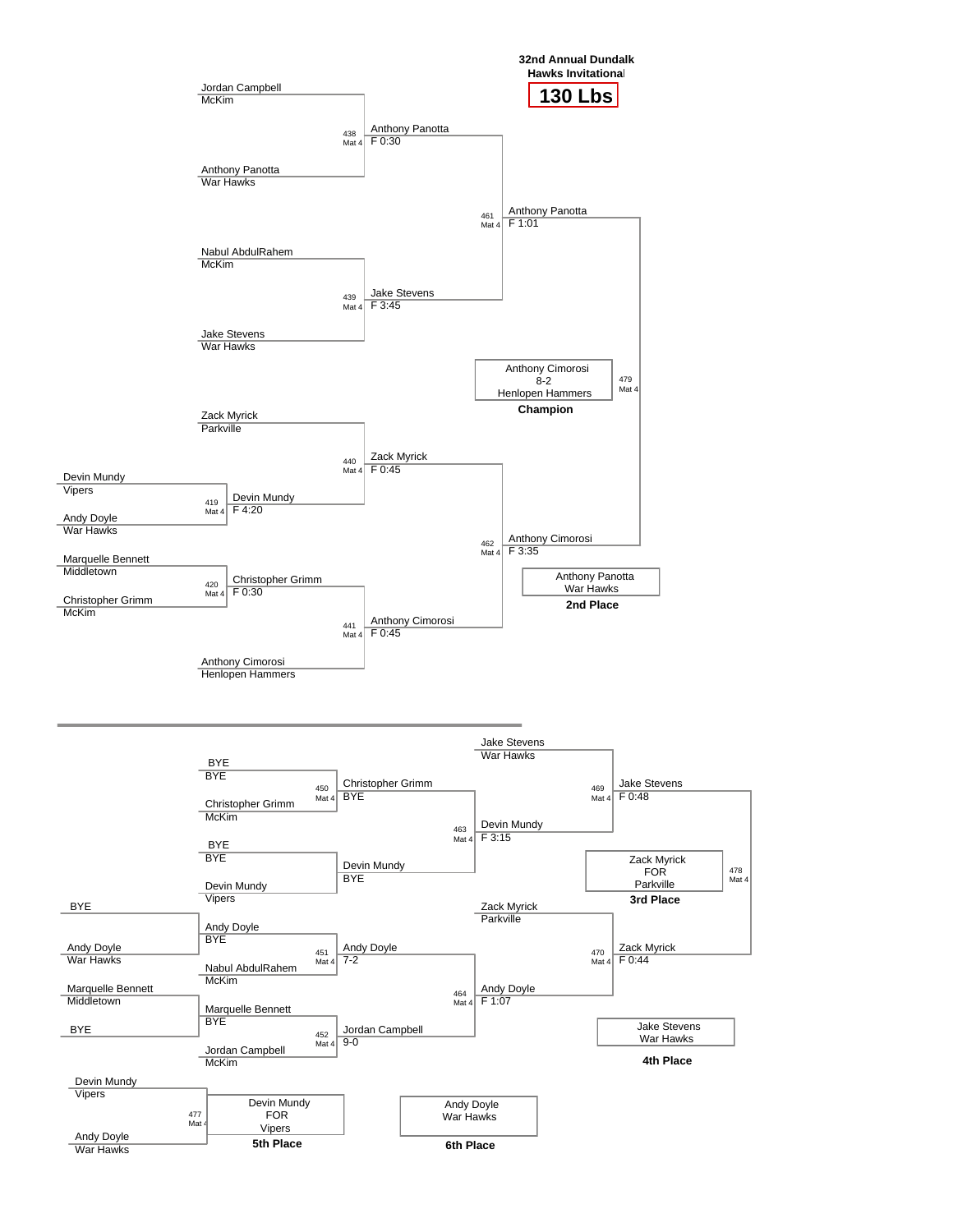